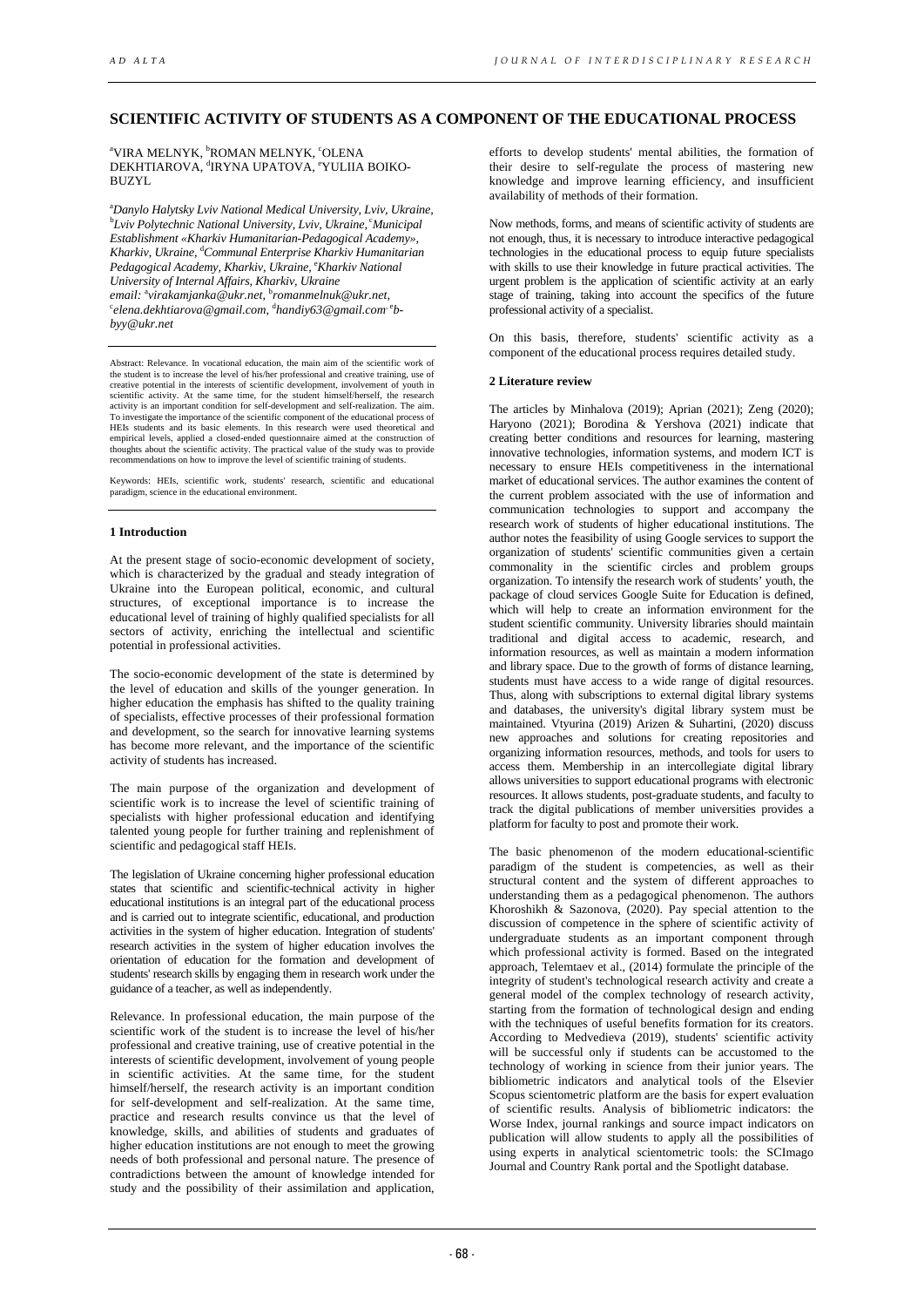According to Ryabovol (2019), Dilmukhamedov & Yarulov (2021), Daher et al. (2020), Barceló-Oliver & et al. (2020), scientific research is an indicator of the quality of processes in a university environment, so it should be increased as a result of the increased scientific work done by faculty and students. As the importance of students' scientific creativity has received increasing attention, there are now three types of problem-solving for scientific creativity: collaborative learning, conceptual construction, and scientific reasoning. Problem-solving has a large effect on students' scientific creativity, as does scientific reasoning, while cooperative learning has a medium effect and conceptual construction has a small effect (Shuaishuai, 2020).

Tereshchenko & Shcherbakov (2021), looking at important socio-economic characteristics of student research activities, find that student publications indexed in lists and databases, as well as publications in regional research organizations that contribute to the innovative development of the region.

Sukhodolov et al. (2019) review the statistics of scientific research, summarizing the experience of the organization of research activities and proposing a model of its systematic provision. It is noted that there is a "customer crisis" in university science: the demand of the business sector does not provide the necessary volume of large and long-term orders for scientific research and research, which depend mainly on the state budget. The authors propose organizational measures for a gradual transition from teaching to research with step-by-step proof of productivity: the creation of a new academic subject to the university-"scientific unit" consisting of two or more employees, regardless of their academic rank, with administrative rights and corresponding responsibilities.

Chatwirakom (2016) is working on a pilot research project that aims to explore and develop the use of science activities as learning tools to improve learning behavior.

To achieve the actual scientific and technological ability of students in the context of innovation and cognition, the analysis of the students' cultural ability development to innovation, thoughts, and measures to develop students' scientific and technological ability to innovation is proposed in Zhanjun (2010).

Despite the mentioned topical developments, still unexplored is the issue of enhancing students' scientific activity in HEIs.

Aims. The aim of the research: to explore the scientific component importance of the HEIs students' learning process and its basic elements.

Research tasks:

- to conduct a sociological survey of 427 HEIs students (list the HEIs where the author works);
- to make recommendations on how to raise the level of scientific training of students.

## **3 Materials and research methods**

To carry out this research and to obtain percentage results, sociological and statistical methods were chosen as the methodological basis. In this research, the theoretical and empirical levels were used. The questionnaire with the closed questions directed on the construction of thoughts about the scientific activity was applied.

The study was conducted among 427 applicants for higher education Kharkiv National University of Internal Affairs, (Ukraine) through a closed questionnaire by e-mail roll-call polling.

During two months of continuing survey and data processing, the authors investigated the importance of the scientific component of the educational process of HEIs students and its basic elements.

#### **4 Results**

In the introductory part of the questionnaire, respondents were asked to rank the tasks that require automation to improve the efficiency of scientific activities of students. The list of tasks: management of experiments, activities of scientists and dissertation councils, preparation of scientific events, editorial and publishing activities, expert evaluation of scientific projects, work of postgraduate and doctoral studies. The results are presented in Figure 1. The percentage distribution is presented in the table 1.



Figure 1 **–** Tasks that require automatization to improve the efficiency of scientific activities of students *(Source: respondents' answers.)* 

In the second question, the authors asked respondents to fill out the table 1 "Factors that encourage students to pursue science" from the scattered data. In the first block "Factor" the following items were presented:

- 1. Personal interest
- 2. Rewards for hard work
- 3. Acquisition of new knowledge
- 4. Employment prospects
- 5. Additional bonuses for admission to graduate school
- 6. The desire to contribute to society
- 7. Recognition, desire to become famous
- 8. Respect of teachers
- 9. Compulsion (from parents, teachers)
- 10. Making connections in the academic field
- 11. Formal encouragement from teachers

In the second block "Type of factor" the following options were presented:

- 1. Self-actualization factor
- 2. Financial factor
- 3. Career factor
- 4. Ideology factor
- 5. Complex factor
- 6. Leadership factor

The results are presented in Table 1.

Table 1 **–** Factors that contribute to the encouragement of students to scientific activities*.* 

| Factor             | Factor's type             | The number of<br>students who have<br>chosen the factor |
|--------------------|---------------------------|---------------------------------------------------------|
| Personal interest  | Self-actualization factor | 26.5%                                                   |
| Reward for work    | Financial factor          | 21.4%                                                   |
| Acquisition of new | Self-actualization factor | 16.5%                                                   |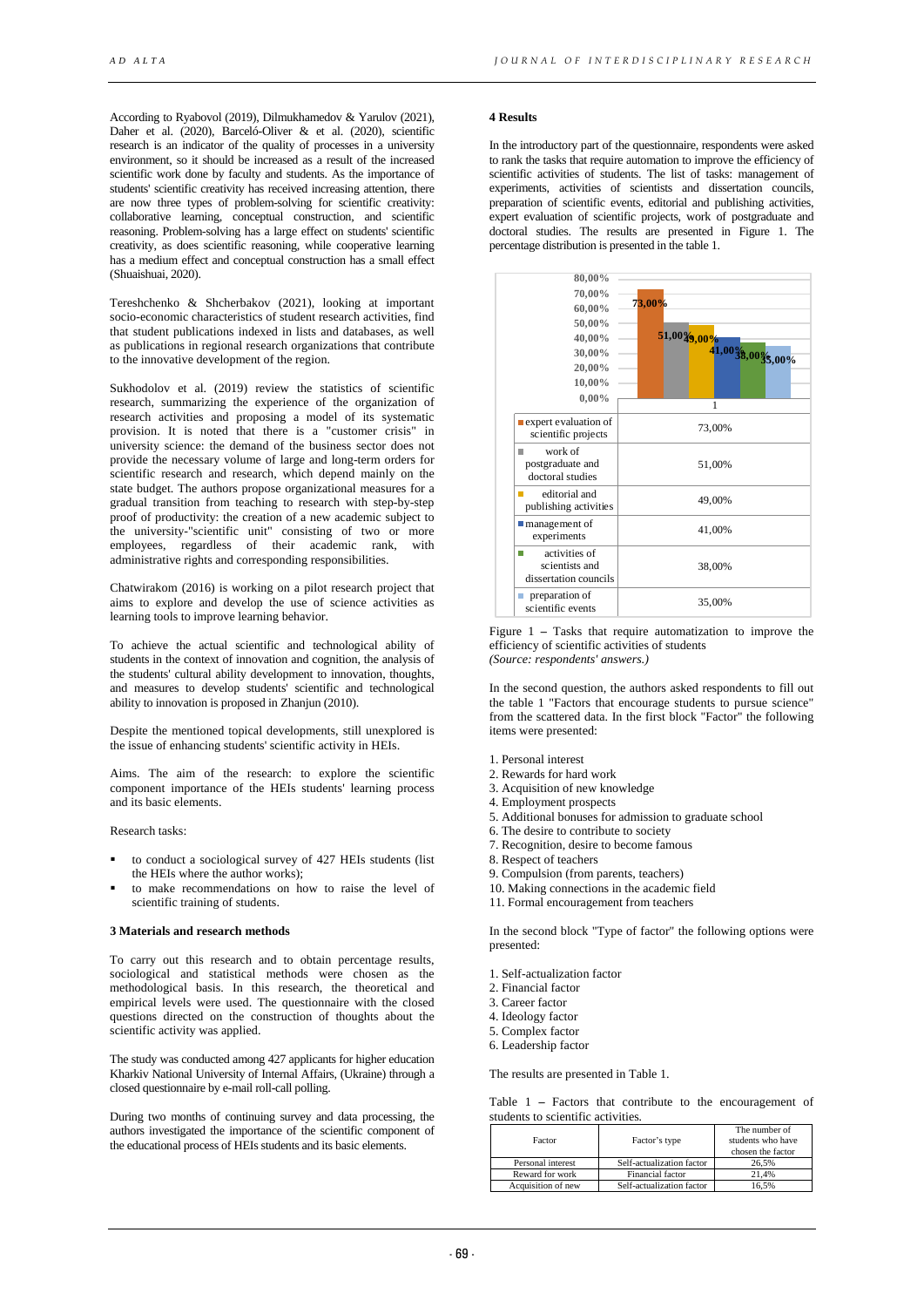| knowledge                                               |                    |      |
|---------------------------------------------------------|--------------------|------|
| Job prospects                                           | Career factor      | 14%  |
| Additional bonuses for<br>enrollment in MBA<br>programs | Career factor      | 9.6% |
| The desire to be of use.<br>to the society              | Ideological factor | 9.2% |
| Recognition, desire to<br>become famous                 | Financial factor   | 6.7% |
| Respect of teachers                                     | Complex factor     | 5,5% |
| Compulsion (from<br>parents, teachers)                  | Ideological factor | 4.5% |
| Academic affiliation                                    | Complex factor     | 2.8% |
| Formal encouragement<br>from teachers                   | Leadership factor  | 0.2% |

*Source: respondents' answers*

# Third question: Demotivational factors.

The first place among reasons that prevent the involvement of students in research activities is the lack of interest in the topic of research Table 2. Every second student is not interested in the projects offered by the university (49.5%). The following reasons constitute a whole complex of reasons such as lack of experience, lack of confidence, and high demands for scientific work (36.6%). Lack of time is the main complex factor found during the survey – 33.6. Other factors in one way or another indicate a generally low interest in participating in scientific activities, whether it is irrelevant research topics or laziness. Strange was the response of some students about public disapproval of engaging in scholarly activities. Such fear was experienced by 1.4% of respondents.

Table 2 **–**"Demotivating" factors for scientific activity

| Factor                                                           | Factor's type  | The number of students<br>who have chosen the<br>factor |
|------------------------------------------------------------------|----------------|---------------------------------------------------------|
| Lack of interest in the topic                                    | Demotivational | 49,5%                                                   |
| Lack of self-confidence, high<br>demands for scientific research | Complex        | 36.6%                                                   |
| Lack of time                                                     | Complex        | 33,6%                                                   |
| Laziness                                                         | Demotivational | 31,5%                                                   |
| Irrelevance of research                                          | Demotivational | 13,6%                                                   |
| Preference for a different subject                               | Demotivational | 11,5%                                                   |
| Low level of knowledge                                           | Demotivational | 8,5%                                                    |
| "Others will do"                                                 | Demotivational | 5,1%                                                    |
| Personal reasons                                                 | Complex        | 3,7%                                                    |
| Lack of encouragement                                            | Complex        | 2,7%                                                    |
| Lack of supervisor                                               | Complex        | 1,7%                                                    |
| Public condemnation                                              | Demotivational | 1,4%                                                    |
|                                                                  |                |                                                         |

*Source: respondents' answers*

The results obtained are the basis for the description of the ways to raise the level of students scientific training.

#### **5 Discussion**

In the 21st century, scientific literacy is an important competency that students should have. However, the scientific literacy of Indonesian students is recognized as low (Nainggolan, 2021).

In recent years, universities have promoted educational activities to spread science into society. The Faculty of Sciences of the University of Granada has developed various proposals that participate in both international and national frameworks, such as "La Noche de los Investigadores", "Semana de la Ciencia", "Aula Científica Permanente", "Café con Ciencia", " Ciencia y Sociedad "and others. These measures are proposed and guided by university professors from different fields of study. In these activities, undergraduate and graduate students of the university are offered the opportunity to participate voluntarily (Rufino et al., 2017).

Student impact in science would be an effective tool for gaining scientific and communication skills, as well as other abilities. These include developing short science protocols to learn how to organize lab assignments in a set amount of time. Students also realize the ability to synthesize basic ideas to convey essential scientific concepts in accessible language for non-specialists. In addition, public speaking skills are improved. Students acquire other abilities, such as the ability to confront doubts arising on scientific aspects, increase self-confidence, foster studentprofessor relationships, and take on the role of teacher.

Vasiljeva & et al. (2020), in Russian universities, calculate factor values and an integral measure of scholar performance, show that the individual rates of graduation of young faculty members exceeded those of senior faculty members. The disruptive factors associated with the scientific activity of teachers and researchers in Russian universities (divided into two groups of young scientists and senior scientists) were identified and systematized based on the level of dominant influence. The peculiarities of the influence of the emotional burnout factor on the scientific performance of university teachers were revealed.

Kurmalieva et al. (2020), based on the methods of C. Cameron and R. Quinn, analyzes the modern organizational culture of the management of research activities of students at Adygeya State University and point out the gap between the actual and desired views of the heads of structural units, as well as between them and the development strategy of the university.

According to the definition of Solovyev & Tumanova (2020), some tasks require automation to improve the efficiency of scientific activities of students. These tasks include management of experiments, activities of scientists and dissertation councils, preparation of scientific events, editorial and publishing activities, peer review of scientific projects, the work of graduate and doctoral schools, and several other tasks. For each type of automated activity, an approximate composition of functionality and software structure is defined.

Attendance of student scientific meetings and national and international conferences, and the publication of scientific results through the development and implementation of the WordPress digital platform make it possible to meet the information needs related to the scientific activities of students, although such needs should be evaluated throughout the years of various majors. The dissemination of the platform to other institutions of higher education can contribute to the training of research students in Cuba (Hernández-García & et. al., 2020).

Thus, the world academic science offers different options for the implementation of students' research activities as part of the educational process, and it is relevant to discuss their semantic components.

### **6 Conclusions**

Improving the level of scientific training of students should be addressed in the following ways:

- revealing the potential of the most gifted students at an early stage of training;
- organizing favorable conditions for development and implementation of various forms of scientific creativity of students and young scientists; assisting in acquiring the skills of independent work and work in creative teams;
- ensuring the participation of students in scientific conferences, seminars.

Each method should correspond to one of the above-mentioned stages. At the first stage (the phase of initial adaptation), the development of students' understanding of the degree of professional education about the role of personal and professional qualities as future specialists in the framework of research competencies (diagnosis of natural inclinations, the direction of personality is determined).

At the second stage (the phase of complete adaptation), students form a set of ideas about themselves as future specialists, determining their potential capabilities. The personal position is formed in the process of activity, determines the sociopsychological aspect. At this stage, the bases of conceptual thinking are formed as a result of the comparison of individual values with others, including educational and professional ones.

At the third stage (the initial stage of individualization of the student's personality), the objective reality is cognized based on the logic of cognition, self-knowledge of the personality is carried out